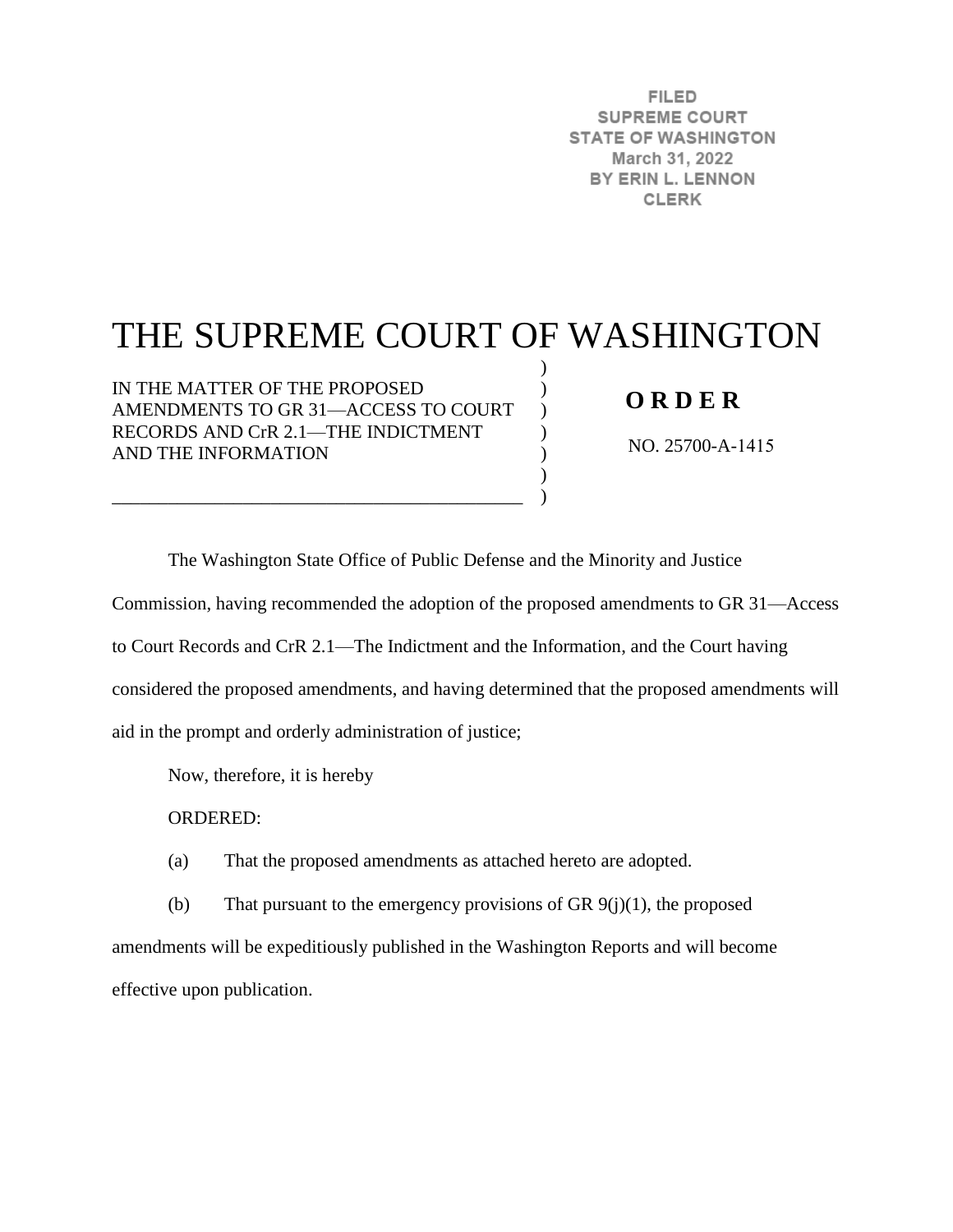DATED at Olympia, Washington this 31st day of March, 2022.

nzález

r Johnson, J.

Gordon McCloud, J.

Madsen, J.

Yu.

awe Owen

Whitener, J.

Stephens,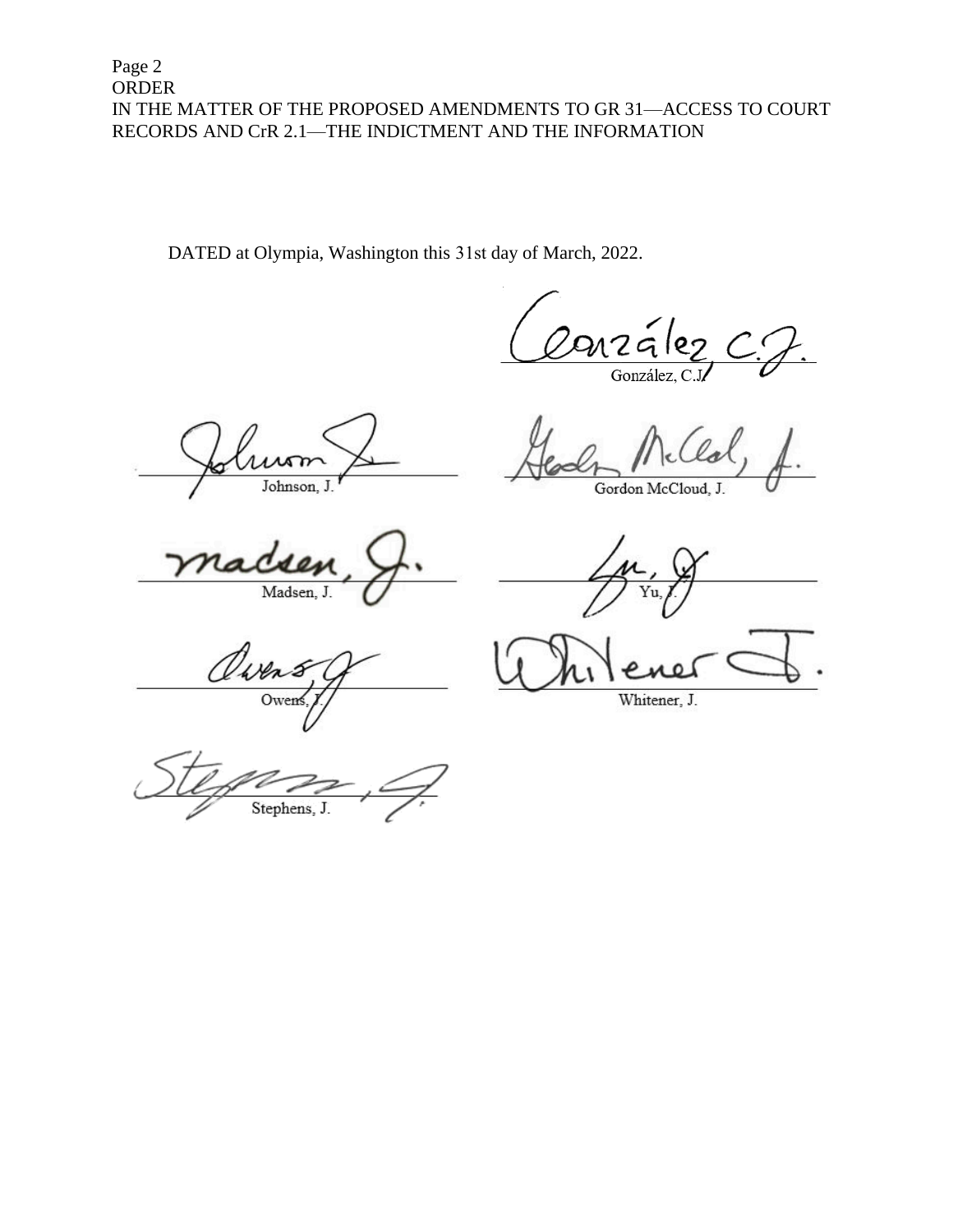#### SUGGESTED AMENDMENT:

#### **GR 31 ACCESS TO COURT RECORDS**

**(a) Policy and Purpose.** It is the policy of the courts to facilitate access to court records as provided by Article I, Section 10 of the Washington State Constitution. Access to court records is not absolute and shall be consistent with reasonable expectations of personal privacy as provided by article 1, Section 7 of the Washington State Constitution and shall not unduly burden the business of the courts.

**(b) Scope.** This rule applies to all court records, regardless of the physical form of the court record, the method of recording the court record or the method of storage of the court record. Administrative records are not within the scope of this rule. Court records are further governed by GR 22.

#### **(c) Definitions.**

(1) "Access" means the ability to view or obtain a copy of a court record.

(2) "Administrative record" means any record pertaining to the management, supervision or administration of the judicial branch, including any court, board, or committee appointed by or under the direction of any court or other entity within the judicial branch, or the office of any county clerk.

(3) "Bulk distribution" means distribution of all, or a significant subset, of the information in court records, as is and without modification.

(4) "Court record" includes, but is not limited to: (i) Any document, information, exhibit, or other thing that is maintained by a court in connection with a judicial proceeding, and (ii) Any index, calendar, docket, register of actions, official record of the proceedings, order, decree, judgment, minute, and any information in a case management system created or prepared by the court that is related to a judicial proceeding. Court record does not include data maintained by or for a judge pertaining to a particular case or party, such as personal notes and communications, memoranda, drafts, or other working papers; or information gathered, maintained, or stored by a government agency or other entity to which the court has access but which is not entered into the record.

(5) "Criminal justice agencies" are government agencies that perform criminal justice functions pursuant to statute or executive order and that allocate a substantial part of their annual budget to those functions.

(6) "Dissemination contract" means an agreement between a court record provider and any person or entity, except a Washington State court (Supreme Court, court of appeals, superior court, district court or municipal court), that is provided court records. The essential elements of a dissemination contract shall be promulgated by the JIS Committee.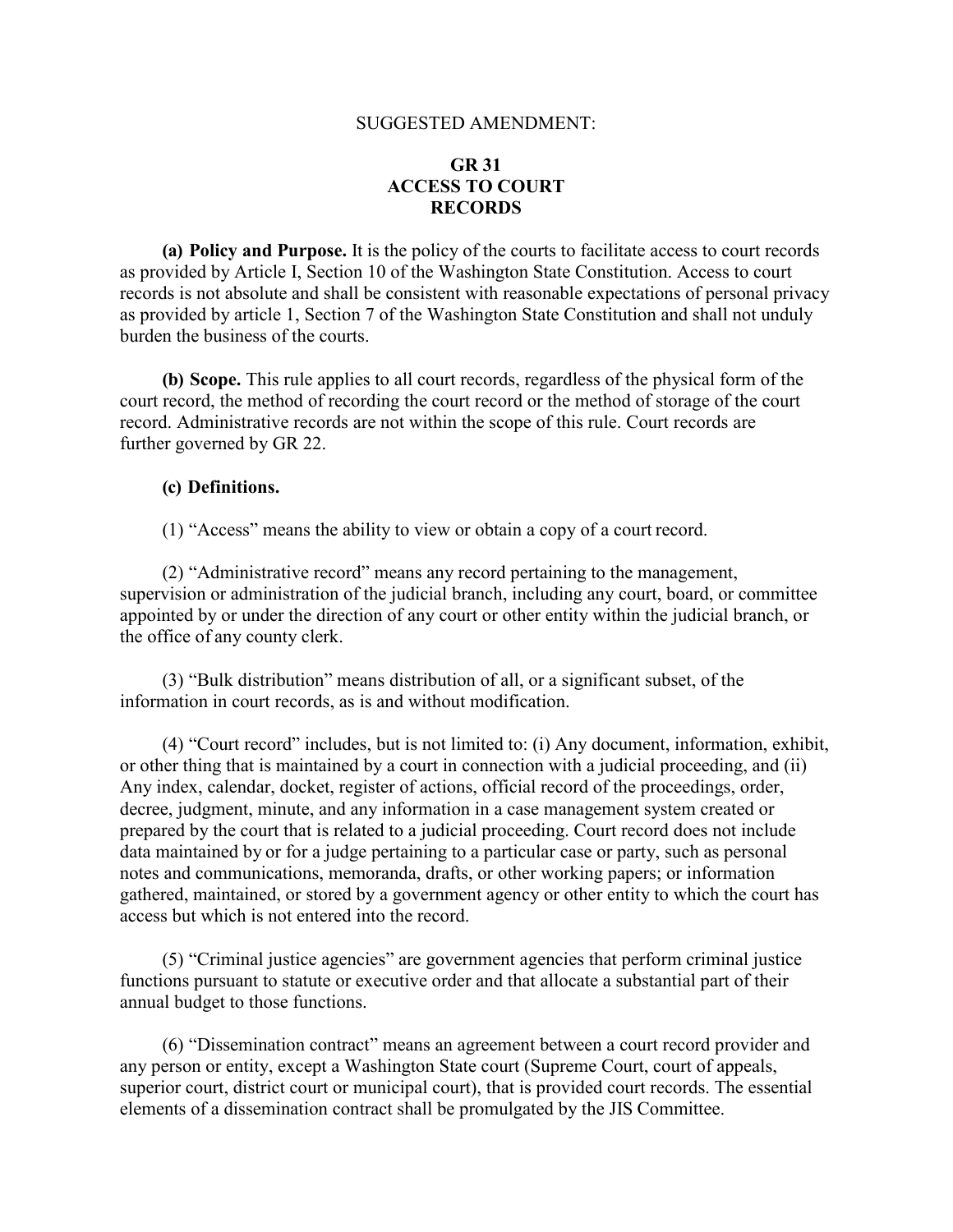(7) "Judicial Information System (JIS) Committee" is the committee with oversight of the statewide judicial information system. The judicial information system is the automated, centralized, statewide information system that serves the state courts.

(8) "Judge" means a judicial officer as defined in the Code of Judicial Conduct (CJC) Application of the Code of Judicial Conduct Section (A).

(9) "Public" includes an individual, partnership, joint venture, public or private corporation, association, federal, state, or local governmental entity or agency, however constituted, or any other organization or group of persons, however organized.

(10) "Public purpose agency" means governmental agencies included in the definition of "agency" in RCW 42.17.020 and other non-profit organizations whose principal function is to provide services to the public.

#### **(d) Access.**

(1) The public shall have access to all court records except as restricted by federal law, state law, court rule, court order, or case law.

(2) Information from an official juvenile offender court record shall not be displayed on a publicly accessible website. The only exception to this rule is if the website is accessed from a physical county clerk's office location.

(3) Each court by action of a majority of the judges may from time to time make and amend local rules governing access to court records not inconsistent with this rule.

(4) A fee may not be charged to view court records at the courthouse.

#### **(e) Personal Identifiers Omitted or Redacted from Court Records.**

(1) Except as otherwise provided in GR 22, parties shall not include, and if present shall redact, the following personal identifiers from all documents filed with the court, whether filed electronically or in paper, unless necessary or otherwise ordered by the Court.

(A) Social Security Numbers. If the Social Security Number of an individual must be included in a document, only the last four digits of that number shall be used.

(B) Financial Account Numbers. If financial account numbers are relevant, only the last four digits shall be recited in the document.

(C) Driver's License Numbers.

(D) In a juvenile offender case, the parties shall caption the case using the juvenile's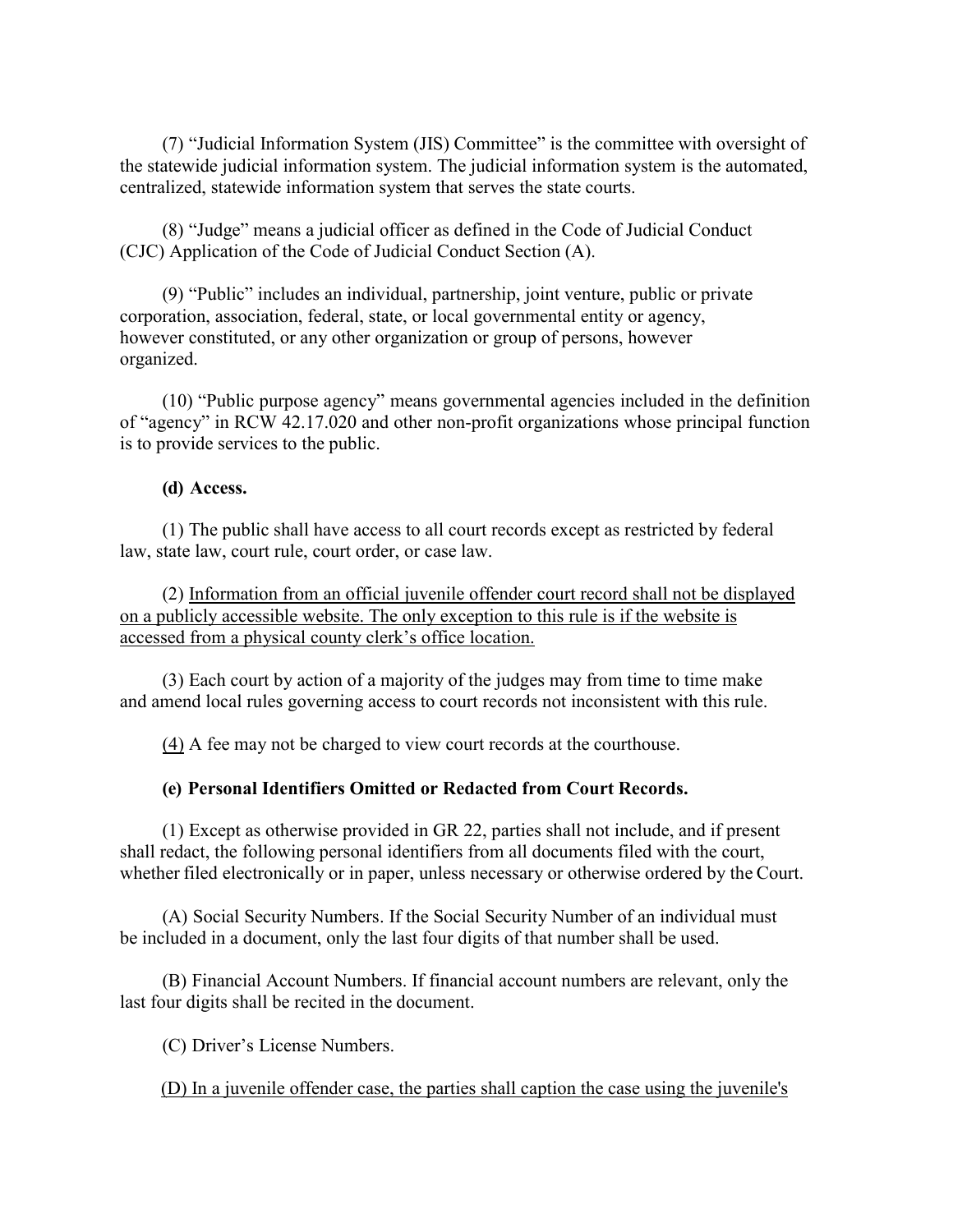initials. The parties shall refer to the juvenile by their initials throughout all briefing and pleadings.

(2) The responsibility for redacting these personal identifiers rests solely with counsel and the parties. The Court or the Clerk will not review each pleading for compliance with this rule. If a pleading is filed without redaction, the opposing party or identified person may move the Court to order redaction. The court may award the prevailing party reasonable expenses, including attorney fees and court costs, incurred in making or opposing the motion.

#### Comment

This rule does not require any party, attorney, clerk, or judicial officer to redact information from a court record that was filed prior to the adoption of this rule.

#### **(f) Distribution of Court Records Not Publicly Accessible.**

(1) A public purpose agency may request court records not publicly accessible for scholarly, governmental, or research purposes where the identification of specific individuals is ancillary to the purpose of the inquiry. In order to grant such requests, the court or the Administrator for the Courts must:

(A) Consider: (i) the extent to which access will result in efficiencies in the operation of the judiciary; (ii) the extent to which access will fulfill a legislative mandate; (iii) the extent to which access will result in efficiencies in other parts of the justice system; and (iv) the risks created by permitting the access.

(B) Determine, in its discretion, that filling the request will not violate this rule.

(C) Determine the minimum access to restricted court records necessary for the purpose is provided to the requestor.

(D) Assure that prior to the release of court records under section (f) (1), the requestor has executed a dissemination contract that includes terms and conditions which: (i) require the requester to specify provisions for the secure protection of any data that is confidential; (ii) prohibit the disclosure of data in any form which identifies an individual; (iii) prohibit the copying, duplication, or dissemination of information or data provided other than for the stated purpose; and (iv) maintain a log of any distribution of court records which will be open and available for audit by the court or the Administrator of the Courts. Any audit should verify that the court records are being appropriately used and in a manner consistent with this rule.

(2) Courts, court employees, clerks and clerk employees, and the Commission on Judicial Conduct may access and use court records only for the purpose of conducting official court business.

(3) Criminal justice agencies may request court records not publicly accessible.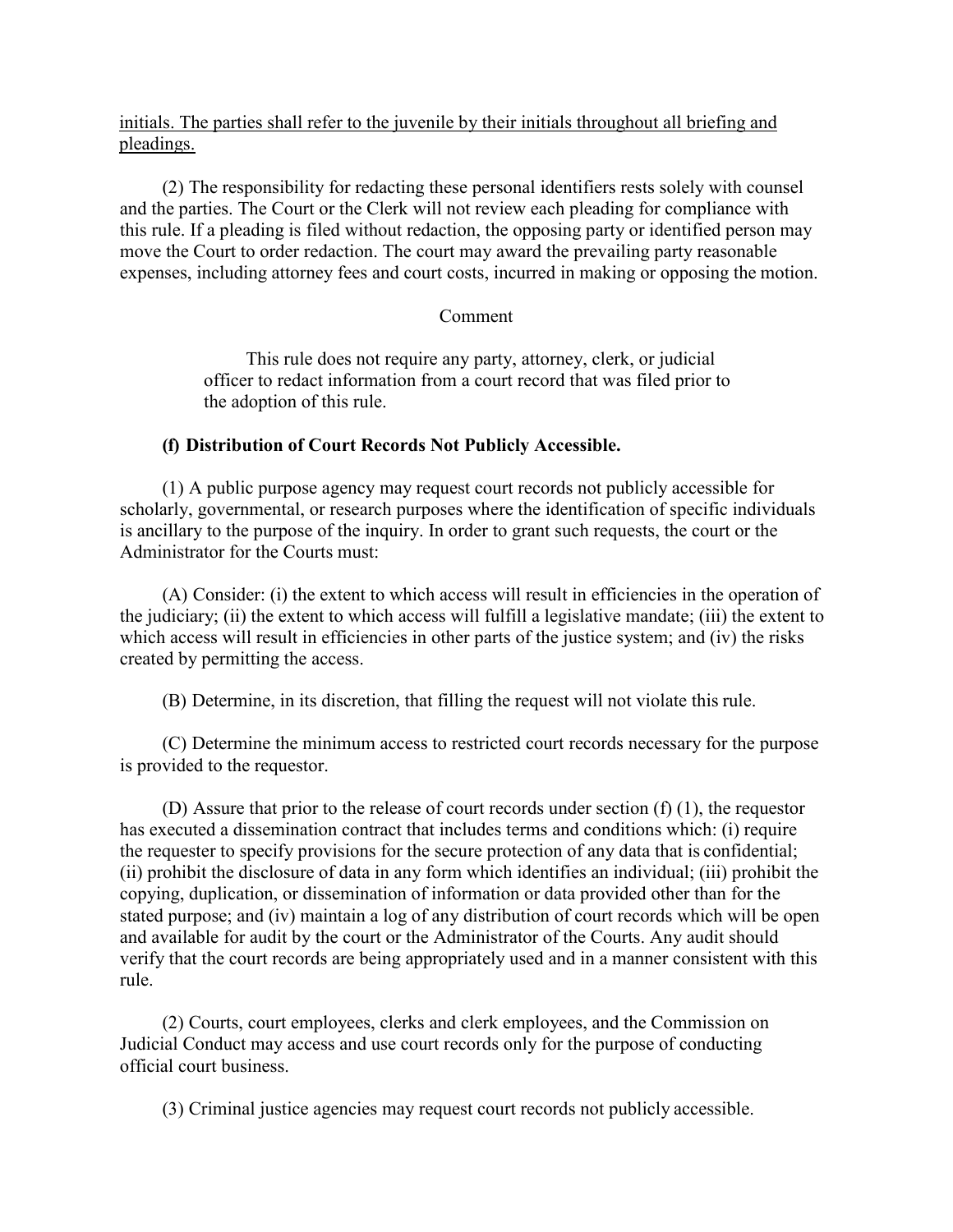(A) The provider of court records shall approve the access level and permitted use for classes of criminal justice agencies including, but not limited to, law enforcement, prosecutors, and corrections. An agency that is not included in a class may request access.

(B) Agencies requesting access under this section of the rule shall identify the court records requested and the proposed use for the court records.

(C) Access by criminal justice agencies shall be governed by a dissemination contract. The contract shall: (i) specify the data to which access is granted, (ii) specify the uses which the agency will make of the data, and (iii) include the agency's agreement that its employees will access the data only for the uses specified.

#### **(g) Bulk Distribution of Court Records.**

(1) A dissemination contract and disclaimer approved by the JIS Committee for JIS records or a dissemination contract and disclaimer approved by the court clerk for local records must accompany all bulk distribution of court records.

(2) A request for bulk distribution of court records may be denied if providing the information will create an undue burden on court or court clerk operations because of the amount of equipment, materials, staff time, computer time or other resources required to satisfy the request.

(3) The use of court records, distributed in bulk form, for the purpose of commercial solicitation of individuals named in the court records is prohibited.

**(h) Appeals.** Appeals of denials of access to JIS records maintained at state level shall be governed by the rules and policies established by the JIS Committee.

**(i) Notice.** The Administrator for the Courts shall develop a method to notify the public of access to court records and the restrictions on access.

**(j) Access to Juror Information.** Individual juror information, other than name, is presumed to be private. After the conclusion of a jury trial, the attorney for a party, or party pro se, or member of the public, may petition the trial court for access to individual juror information under the control of court. Upon a showing of good cause, the court may permit the petitioner to have access to relevant information. The court may require that juror information not be disclosed to other persons.

**(k) Access to Master Jury Source List.** Master jury source list information, other than name and address, is presumed to be private. Upon a showing of good cause, the court may permit a petitioner to have access to relevant information from the list. The court may require that the information not be disclosed to other persons.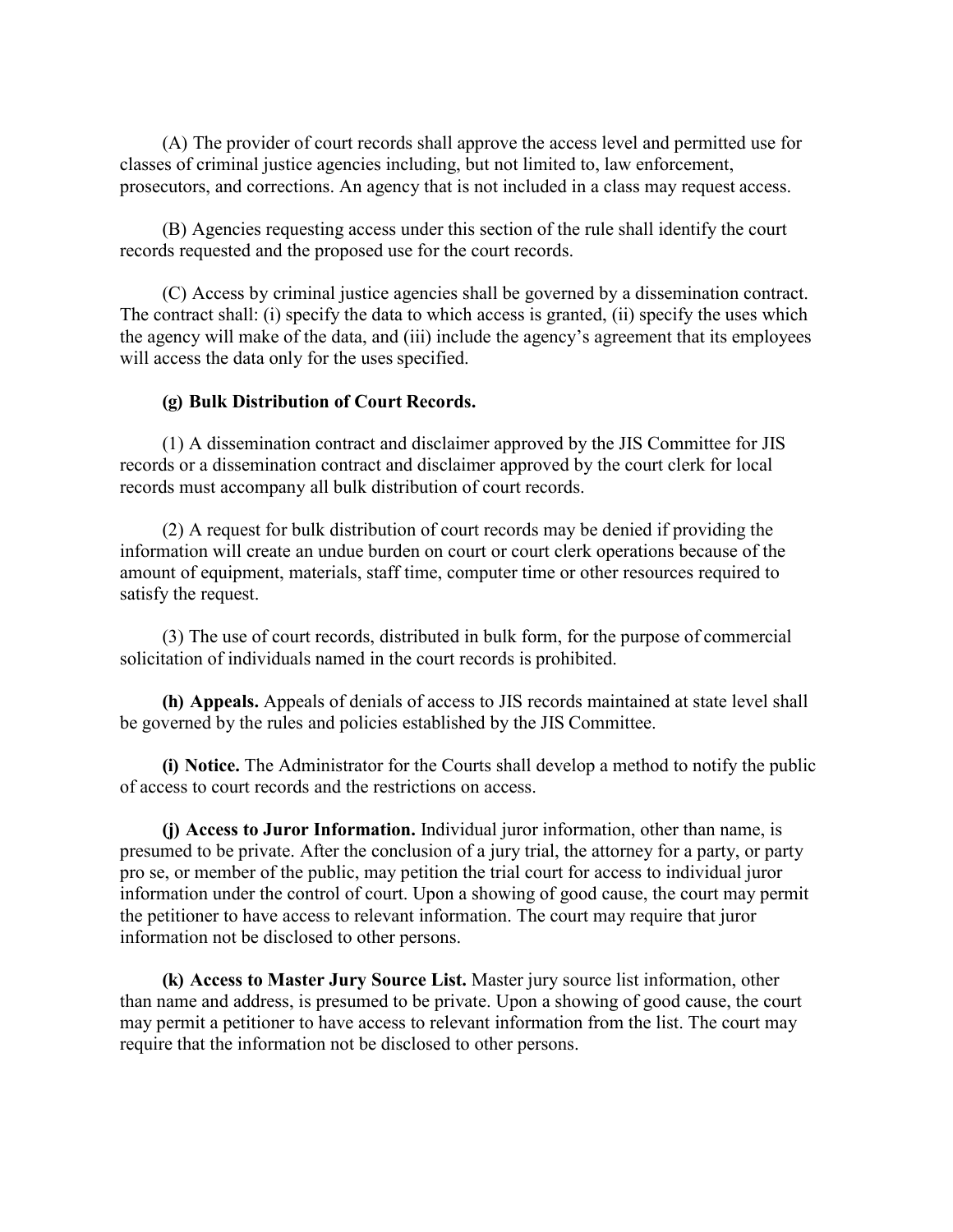### **CrR 2.1 THE INDICTMENT AND THE INFORMATION**

 **(a) Use of Indictment or Information.** The initial pleading by the State shall be an indictment or an information in all criminal proceedings filed by the prosecuting attorney.

 (1) *Nature*. The indictment or the information shall be a plain, concise and definite written statement of the essential facts constituting the offense charged. It shall be signed by the prosecuting attorney. Allegations made in one count may be incorporated by reference in another count. It may be alleged that the means by which the defendant committed the offense are unknown or that the defendant committed it by one or more specified means. The indictment or information shall state for each count the official or customary citation of the statute, rule, regulation or other provision of law which the defendant is alleged therein to have violated. Error in the citation or its omission shall not be ground for dismissal of the indictment or information or for reversal of a conviction if the error or omission did not mislead the defendant to the defendant's prejudice.

 (2) *Contents.* The indictment or the information shall contain or have attached to it the following information when filed with the court:

 (i) the name, or in the case of a juvenile respondent the initials, address, date of birth, and sex of the defendant

 (ii) all known personal identification numbers for the defendant, including the Washington driver's operating license (DOL) number, the state criminal identification (SID) number, the state criminal process control number (PCN), the JUVIS control number, and the Washington Department of Corrections (DOC) number.

**(b) Surplusage**. The court on motion of the defendant may strike surplusage from the indictment or information.

**(c) Bill of Particulars.** The court may direct the filing of a bill of particulars. A motion for a bill of particulars may be made before arraignment or within 10 days after arraignment or at such later time as the court may permit.

**(d) Amendment.** The court may permit any information or bill of particulars to be amended at any time before verdict or finding if substantial rights of the defendant are not prejudiced.

**(e) Defendant's Criminal History.** Upon the filing of an indictment or information charging a felony, the prosecuting attorney shall request a copy of the defendant's criminal history, as defined in RCW 9.94A.030, from the Washington State Patrol Identification and Criminal History Section.

Comment